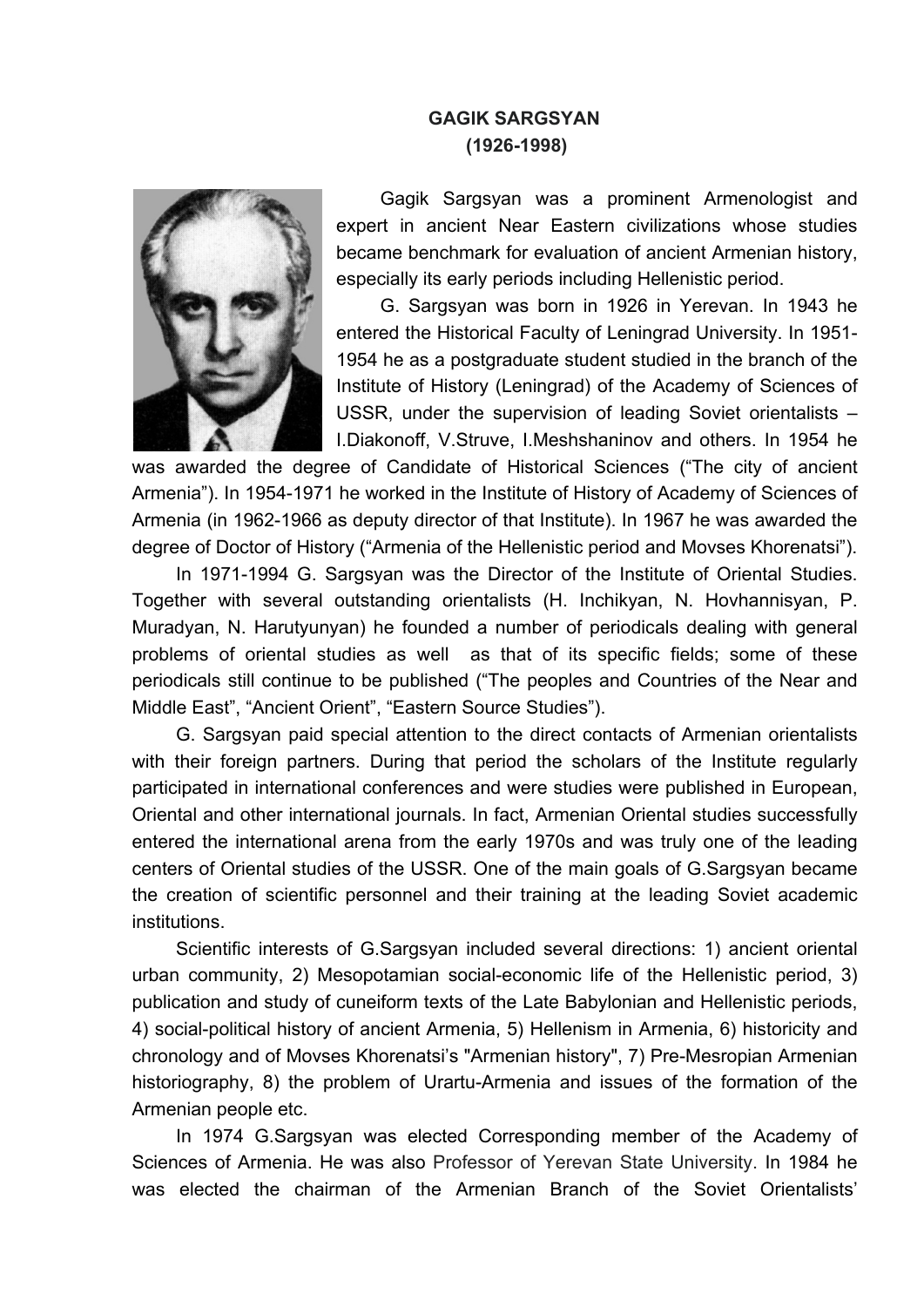Association. In 1985 he was awarded State Prize of the Soviet Armenia and Honorary Member of Syrian Historical Society, in 1986 Full member (academician) of the Academy of Sciences of Armenia. In 1988-1990 he was Vice-President of the Academy of Sciences of Armenia. In 1995-1998 he was Vice-President and Academician-Secretary of the Division of Armenology and Social Sciences of the National Academy of Sciences of Armenia.

## **Selected bibliography of Gagik Sargsyan (Armenology)**

- 1. City-building in Armenia during the reign of Tigran II and the problem of the deportation of foreigners, Izvestiya akademii nauk, 1955/2, 43-64 (in Russian).
- 2. From the history of urban community in Armenia (IV BC), Vestnik drevnej istorii, 1955/3, 48-62 (in Russian).
- 3. On the Greek inscription of Garni, Bulletin of Social Sciences, 1956/3, 45-56 (in Arm.).
- 4. Tigranakert. From the history of ancient Armenian urban communities, Moscow, 1960 (in Russian).
- 5. About the social-economic developments of ancient Armenia, Yerevan, 1962 (in Arm.).
- 6. *Dastakerts* and *agaraks* in the V century Armenian sources, Patmabanasirakan handes, 1962/3, 77-94 (in Arm.).
- 7. On some peculiarities of ancient Armenian social system, Tekhekagir hasarakakan gitutyunneri, 1962/6, 39-54 (in Arm.).
- 8. On the problem of the Tigranakert Greek inscription's dating, Patmabanasirakan handes, 1962/1, 226-231 (in Russian).
- 9. The chronological system of the "History of Armenia" by Movses Khorenatsi, Yerevan, 1965 (in Arm.)
- 10. Hellenistic Armenia and Movses Khorenatsi, Yerevan, 1966 (in Arm.).
- 11. The empire of Tigran II, Patmabanasirakan handes, 1966/1, 93-112 (in Arm.).
- 12. The deification and the cult of kings and their ancestors in ancient Armenia, Vestnik drevnej istorii, 1966/2, 3-26 (in Russian).
- 13. On the reconstruction of the chronological system of Khorenatsi's "History", Patmabanasirakan handes, 1968/1, 119-146 (in Arm.).
- 14. Les deux significations du terme dastakert dans les anciènnes sources arméniennes, REA NS, 1968, T. 5, 43-50.
- 15. On the problem of the cults of the Hellenistic world (The cult of the royal dynasty in ancient Armenia), Studien zur Geschichte und Philosophie des Altertums, Budapest, 1968, 283-292.
- 16. Antiochus III Selucid and Armenian states, Bulletin of Yerevan University, 1969/1, 41-61 (in Arm.).